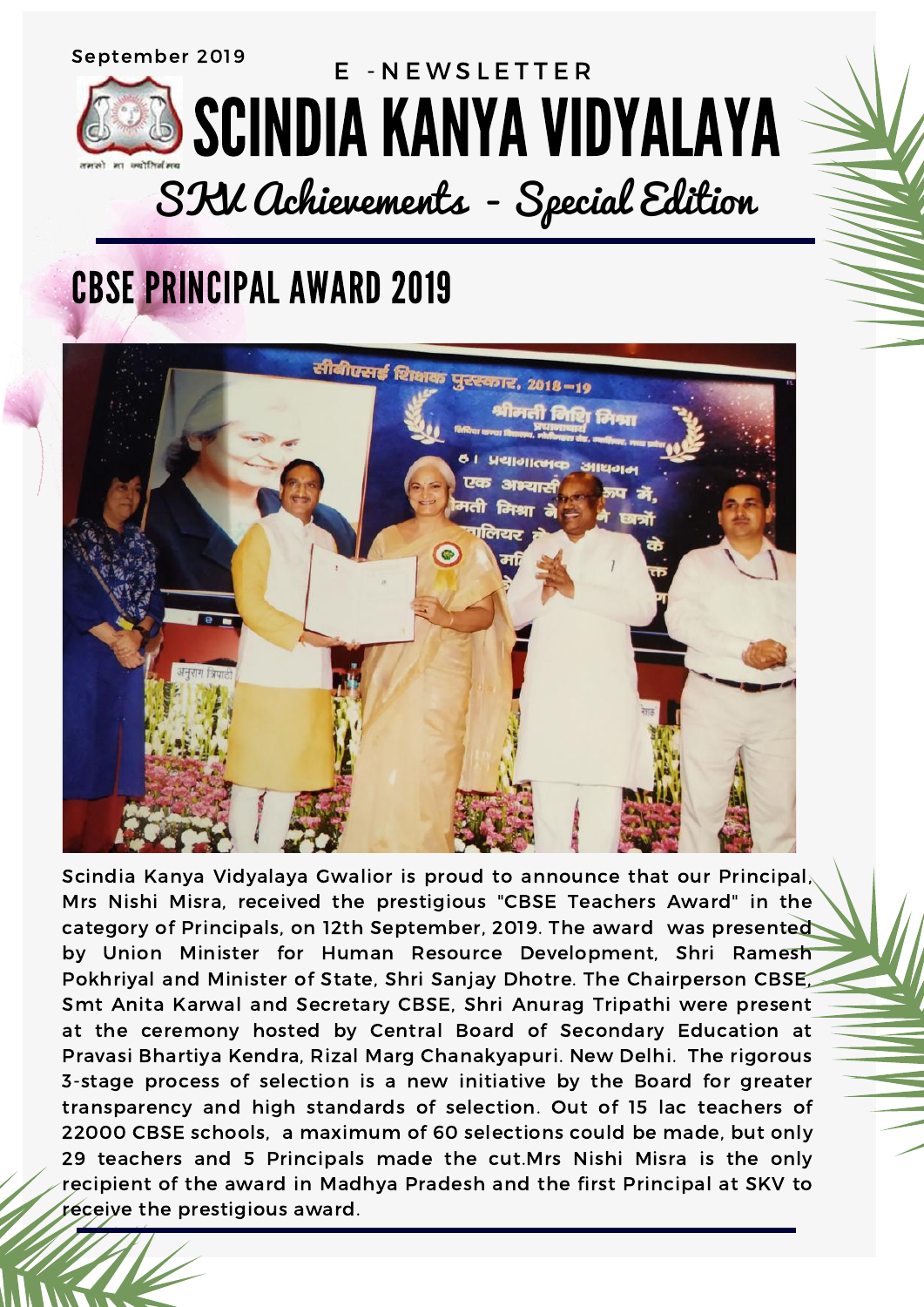September 2019



Speaking to the school, Mrs Misra said, " So far it was the students who won awards. Now even the Principal has got one for the school!\" She specially added that she is humbled by the honour and dedicated the award to her students, past and present. She hoped that it will inspire more teachers at SKV to aspire for this achievement.

## KILIMANJARO EXPEDITION SEPTEMBER 2019



17 students and 2 staff brought glory to Scindia Kanya Vidyalaya by successfully summiting Mount Kilimanjaro, Tanzania in South Africa. The all-girls expedition of 15 to 17 year old students was organised by Scindia Kanya Vidyalaya Gwalior as a part of their adventure sports to commemorate the Birth Centenary Year of their Founder, Rajmata Vijaya Take Scindia.Students qualified all the test conducted in SKV for the selection of final team as the school drew an ambitious plan for an expedition to Mount Kilimanjaro and invited voluntary participation for the same.

This was followed by a rigorous training session for subsequent three months to prepare and condition the team members mentally as well as physically to enjoy in the difficult terrain during the Mountaineering expedition the session also included the basic Fitness training required for Mountaineering. The team left Gwalior on September 5th for the 12 day trip to South Africa including the seven days trekking expedition.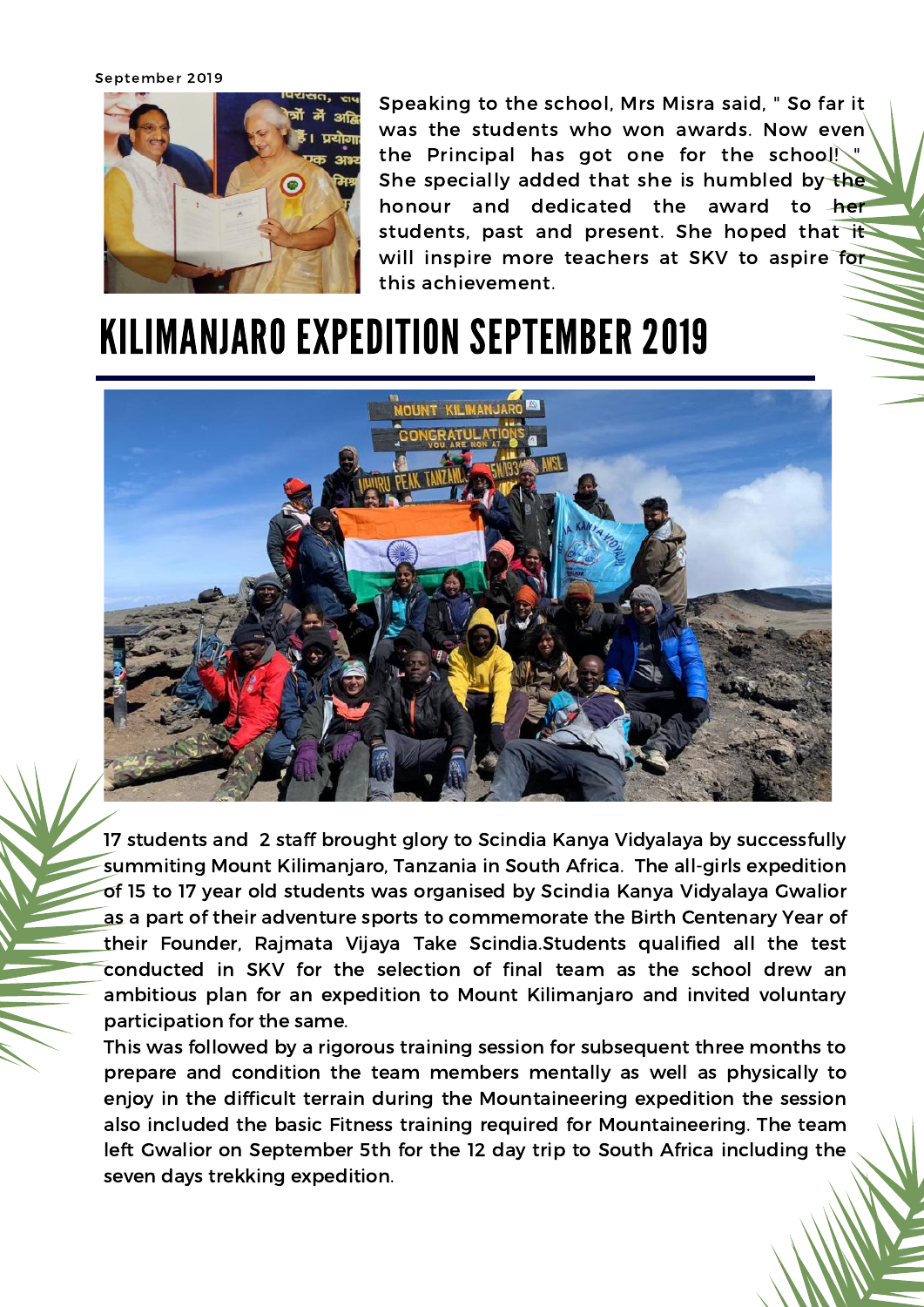

On the fifth day there was a short trek on steep areas over rocky slabs through the Alpine deserts and finally climbed to the height of 4650m. The night halt was at Barafu camp. Around midnight they started for the submit to Stella point 5740m and then continued to Uhuru peak 5895m, the highest point of the expedition. They had to trek for almost for 14 hours to cover the distance of 19 km in that difficult hilly Terrain on the 6th day.

The expedition commenced on September 7 and reached Mti Mkubwa Camp 2780 m height after an arduous forest trek of 7 kilometers. Their expedition continued on the next day and moved through Shira Ridge, Shira Plateau and reached at Shira camp 3900m after trekking for about 14 kilometers.The third day trek was for about 8 km and reached Barranco Camp 3960m for night halt. The team crossed the Alpine desert zone and climbed Barranco (steep wall) and trekking was for almost 6 km on the fourth day with night Camp at Karanga 4035m.



Thereafter the team decend via Barafu Camp site. The team continued their descent on the 7th day, trekking 10 Kilometers for 4 hours through the forest zone of Mountain to Macka Gate 1680m. They drove to Moshi from there and finally few back to India after some scheduled sightseeing on the next day.